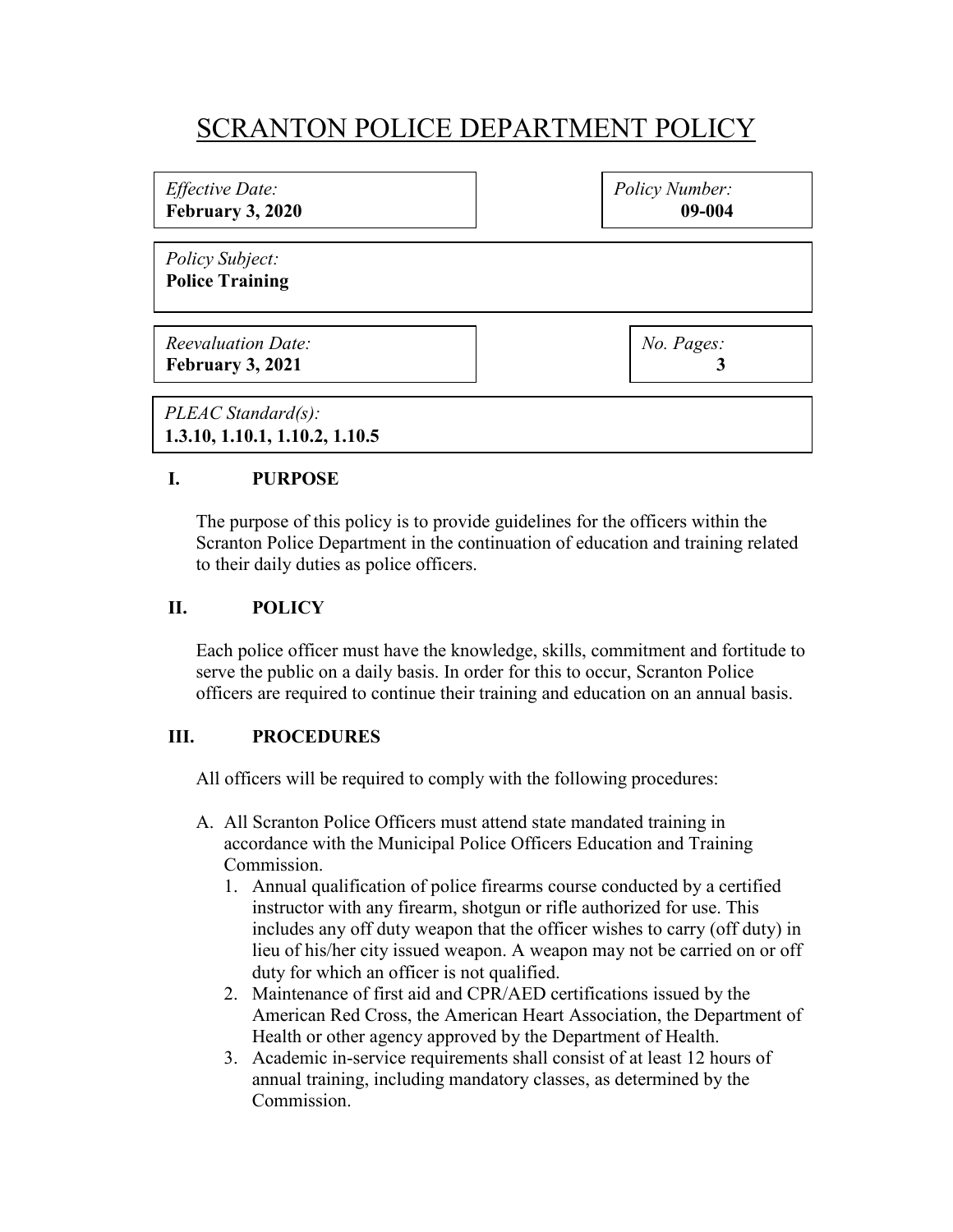- B. All active members of the department may be required to participate in additional training as directed by the Training Unit, Chief of Police or his/her designee.
- C. All officers qualified in the use of less lethal weapon systems shall receive inservice training yearly.
- D. All Scranton Police Officers will be encouraged to take additional training each year. The Training Unit shall post all available training for officers throughout the year. Officers are encouraged to submit requests to the Captain via the chain of command for training that they feel will benefit them in their daily duties.

## **IV. TRAINING RECORDS**

- A. Officers wishing to attend training will:
	- 1. Complete a Request For Training (SPD Form 08-014) and complete a PlanIt training request and submit it to the Shift Commander.
	- 2. The Shift Commander will forward the request to the Captain if the request has been approved. The Captain will approve or deny the training and forward the information to the Training Unit.
	- 3. The Training Unit will be responsible for notifying the individual officer and his/her commanding officer if they were approved or denied. If approved the officer will also be notified during the month of the training.
	- 4. If an officer cannot make the training he/she has requested, he/she must submit a letter to the Training Supervisor explaining the situation and request to be removed from the training. At no time is an officer to allow another officer to attend the training in his/her place, unless approved by the Training Supervisor.
	- 5. Once the officer has completed his/her training, he/she is to submit his/her certificate of completion to the Training Unit. If a certificate was not issued, the officer shall submit a letter of his/her completion.
- B. The Training Unit will be responsible for keeping an updated account of each Scranton Police Officer's training and qualifications while employed by the City. All completed training and/or certificates obtained will be entered into the Power Training module of Power DMS by the Training Unit.
- C. The Training Unit will be responsible for documenting any training the officer had prior to joining the Scranton Police Department. Newly hired officers will be required to provide certificates of training from any other law enforcement agency.

## **V. ADMINISTRATION OF TRAINING**

The Scranton Police Department Training Unit shall maintain records of each training class it conducts to include: